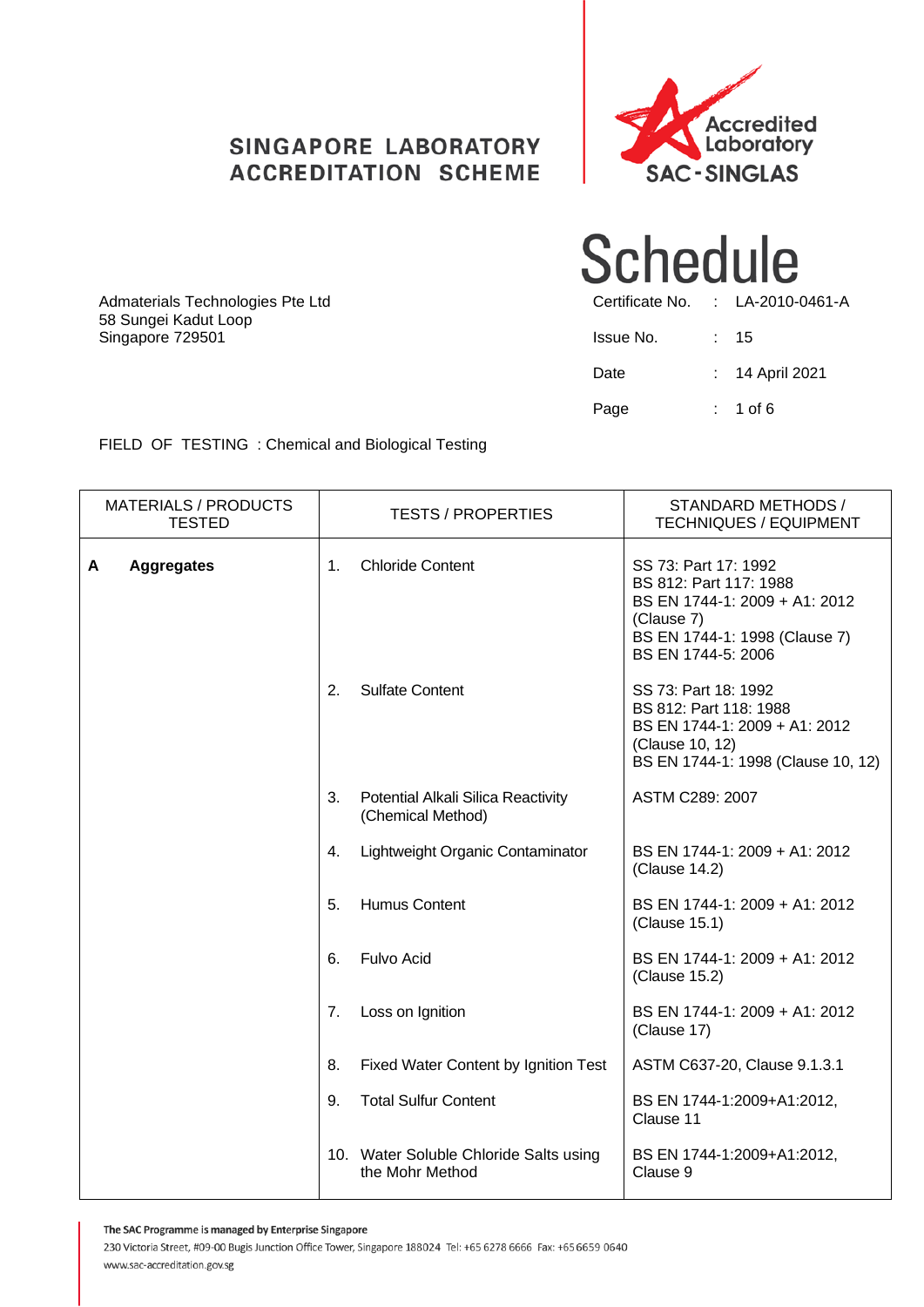

Certificate No. : LA-2010-0461-A Issue No. : 15

Date : 14 April 2021 Page : 2 of 6

| <b>MATERIALS / PRODUCTS</b><br><b>TESTED</b>                                               | <b>TESTS / PROPERTIES</b>                                                                                                                                                                                                                                                                                                                                                                                                                                                                                                            | STANDARD METHODS /<br><b>TECHNIQUES / EQUIPMENT</b> |  |
|--------------------------------------------------------------------------------------------|--------------------------------------------------------------------------------------------------------------------------------------------------------------------------------------------------------------------------------------------------------------------------------------------------------------------------------------------------------------------------------------------------------------------------------------------------------------------------------------------------------------------------------------|-----------------------------------------------------|--|
|                                                                                            | 11. Organic Impurities                                                                                                                                                                                                                                                                                                                                                                                                                                                                                                               | ASTM C40 / C40M - 20<br>SS 73: 1974                 |  |
| Cement, Silica Fume,<br><b>B1</b><br><b>Ground Granulated Blast</b><br><b>Furnace Slag</b> | Loss of Ignition<br>1.<br>2.<br>Sulfate<br>3.<br>Residual Insoluble<br>Manganese<br>4.<br>Silica<br>5.                                                                                                                                                                                                                                                                                                                                                                                                                               | BS EN 196-2: 2013<br>SS 397: Part 2: 1997           |  |
|                                                                                            | Iron (III) Oxide<br>6.<br>Alumunium Oxide<br>7.<br>8.<br>Calcium Oxide<br>Magnesium Oxide<br>9.<br>10. Chloride<br>11. Alkali<br>12. Carbon Dioxide<br>13. Sulfide                                                                                                                                                                                                                                                                                                                                                                   | BS EN 196-2: 2013<br>SS 397: Part 2: 1997           |  |
|                                                                                            | 14. Pozzolanicity                                                                                                                                                                                                                                                                                                                                                                                                                                                                                                                    | BS EN 196-5: 2011                                   |  |
|                                                                                            | 15. Heat of Hydration - Solution Method                                                                                                                                                                                                                                                                                                                                                                                                                                                                                              | BS EN 196-8: 2010                                   |  |
|                                                                                            | 16. Chemical Analysis by X-Ray<br>Fluorescence                                                                                                                                                                                                                                                                                                                                                                                                                                                                                       | BS EN 196-2: 2013                                   |  |
|                                                                                            | 17. Chemical Analysis of Hydraulic<br><b>Cement for Specific Analytes</b><br>Insoluble Residue<br>$\bullet$<br><b>Ferric Oxide</b><br>$\bullet$<br>Phosphorus Pentoxide<br>$\bullet$<br><b>Titanium Dioxide</b><br>$\bullet$<br>Ammonium Hydroxide Group<br>$\bullet$<br>Magnesium Oxide<br>$\bullet$<br><b>Sulfur Trioxide</b><br>$\bullet$<br>Loss On Ignition<br>Silicon Dioxide<br>$\bullet$<br>Aluminium Oxide<br>Calcium Oxide<br>$\bullet$<br>Sodium & Potassium Oxide, Total<br>$\bullet$<br>Alkali<br>Chloride<br>$\bullet$ | <b>ASTM C114-18</b>                                 |  |
|                                                                                            | 18. Free Calcium Oxide in Cement -<br>Rapid (Sr(NO <sub>3</sub> ) <sub>2</sub> ) Method                                                                                                                                                                                                                                                                                                                                                                                                                                              | ASTM C114-18, No. 30.3                              |  |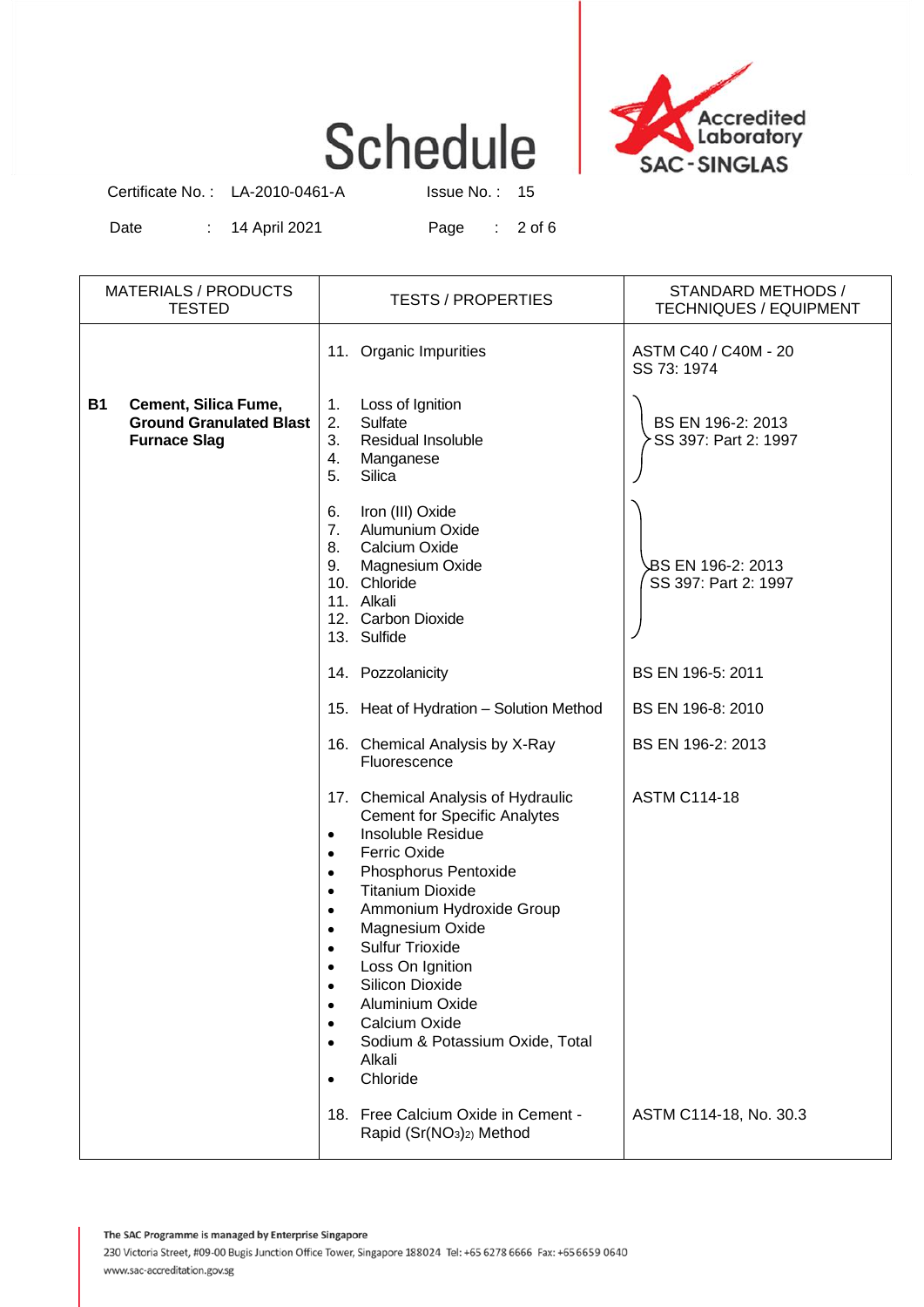

Certificate No. : LA-2010-0461-A Issue No. : 15

Date : 14 April 2021 Page : 3 of 6

|           | <b>MATERIALS / PRODUCTS</b><br><b>TESTED</b> | <b>TESTS / PROPERTIES</b>                                                                                                                                                                                                                                         | STANDARD METHODS /<br><b>TECHNIQUES / EQUIPMENT</b>                                                                                                                               |
|-----------|----------------------------------------------|-------------------------------------------------------------------------------------------------------------------------------------------------------------------------------------------------------------------------------------------------------------------|-----------------------------------------------------------------------------------------------------------------------------------------------------------------------------------|
| <b>B2</b> | <b>Cement, Fly Ash</b>                       | <b>Reactive Silica</b><br>1.                                                                                                                                                                                                                                      | BS EN 196-2: 2013 /<br>(SS EN 197-1: 2014)<br>(BS EN 450-1:2012)                                                                                                                  |
| <b>B3</b> | <b>Silica Fume</b>                           | Specific Surface Area - BET<br>1.<br>method<br>2.<br>Free Calcium Oxide<br>3.<br>Surface silicon                                                                                                                                                                  | ISO 9277: 2010<br>BS EN 451-1:2017<br>ISO 9286: 1997                                                                                                                              |
| <b>B4</b> | <b>Fly Ash</b>                               | Loss of Ignition<br>1.<br>2.<br>Sulfate<br>3.<br>Residual Insoluble<br>4.<br>Manganese<br>5.<br>Silica<br>6.<br>Iron (III) Oxide<br>7.<br>Aluminium Oxide<br>8.<br>Calcium Oxide<br>9.<br>Magnesium Oxide<br>10. Chloride<br>11. Alkali<br>12. Free Calcium Oxide | BS EN 196-2: 2013<br>(BS EN 450-1: 2012)<br>BS EN 451-1:2017                                                                                                                      |
| C         | <b>Concrete</b><br>(Hardened Concrete)       | Chloride<br>1.<br>Sulfate<br>2.<br>3.<br><b>Cement Content</b><br>Silane Content by Py-GC<br>4.<br>5.<br>Apparent Chloride Diffusion<br><b>Coefficient of Cementitious Mixtures</b><br>by Bulk Diffusion                                                          | BS 1881-124:2015<br>BS EN 14629:2007<br>BS 1881-124:2015<br>BS 1881-124:2015<br>ADM/CB/0005:2016<br>ASTM C1556 - 11a (2016)<br>Nordtest Method NT BUILD 443<br>(Approved 1995-11) |
| D         | <b>Plaster / Motar / Screed</b>              | Imidachloprid Concentration<br>6.<br>Determination of the chloride<br>7.<br>resistance of concrete, unidirectional<br>diffusion<br>Mix Composition (i.e. Cement, Lime,<br>1.<br>Gypsum & Aggregate)<br>Chloride<br>2.<br>3.<br>Sulfate                            | ADM/CB/0006:2018<br>EN12390-11:2015<br>BS 4551: 2005 + A2:2013                                                                                                                    |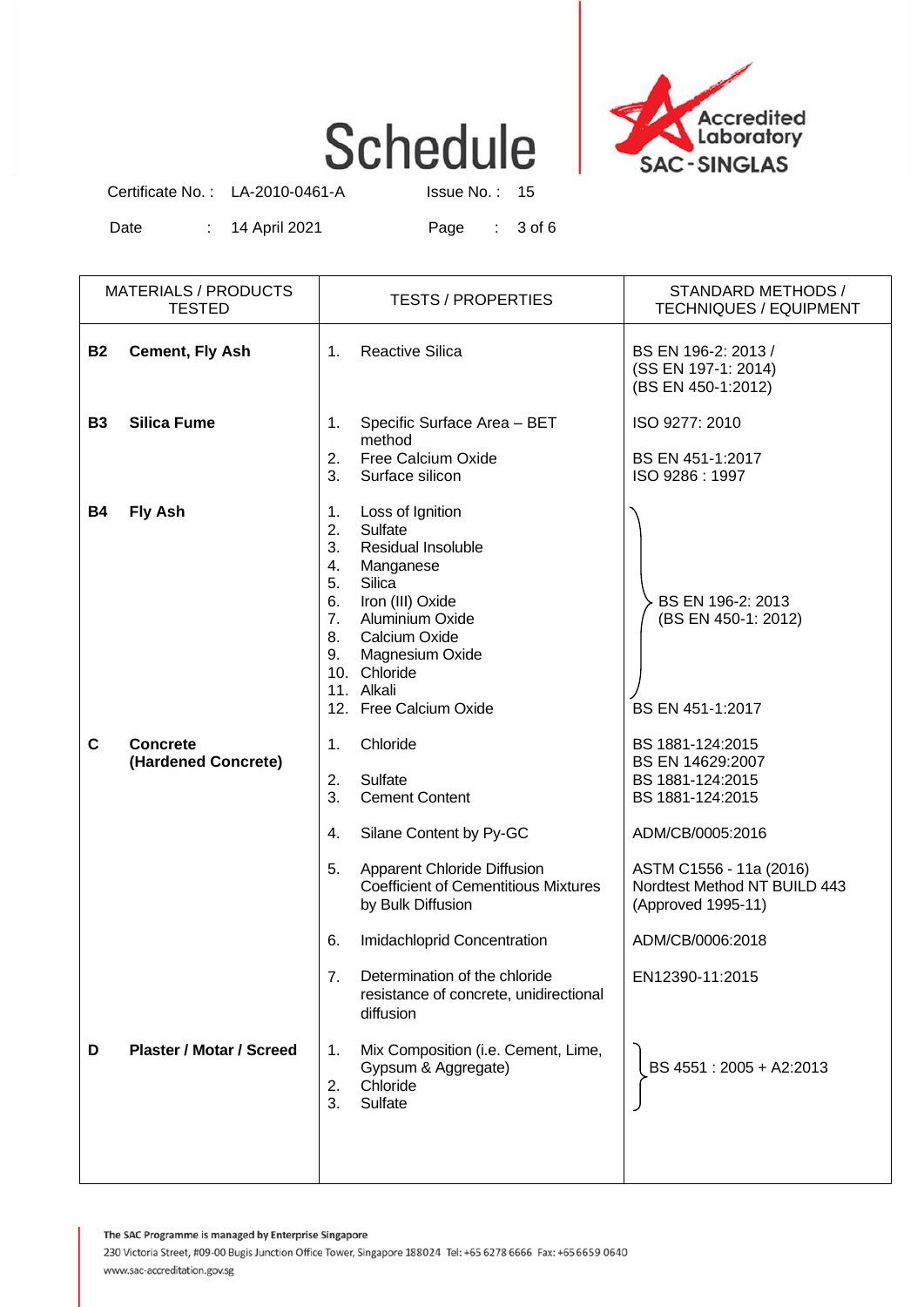

Certificate No. : LA-2010-0461-A Issue No. : 15

Date : 14 April 2021 Page : 4 of 6

|                | <b>MATERIALS / PRODUCTS</b><br><b>TESTED</b>                                                                              | <b>TESTS / PROPERTIES</b> |                                                                           | STANDARD METHODS /<br><b>TECHNIQUES / EQUIPMENT</b>                |
|----------------|---------------------------------------------------------------------------------------------------------------------------|---------------------------|---------------------------------------------------------------------------|--------------------------------------------------------------------|
| Е              | <b>Admixture</b>                                                                                                          | 1.                        | Absolute Density at 20°C                                                  | ISO 758: 1976                                                      |
|                |                                                                                                                           | 2.                        | <b>Conventional Dry Material Content</b>                                  | BS EN 480-8: 2012                                                  |
|                |                                                                                                                           | 3.                        | pH Value at 20°C                                                          | ISO 4316: 1977                                                     |
|                |                                                                                                                           | 4.                        | Water Soluble Chloride                                                    | BS EN 480-10: 2009                                                 |
|                |                                                                                                                           | 5.                        | Alkali Content                                                            | BS EN 480-12: 2005                                                 |
|                |                                                                                                                           | 6.                        | Silicon Dioxide SiO <sub>2</sub> Content                                  | BS EN 196-2: 2013 (procedure 4.5)                                  |
|                |                                                                                                                           | 7.                        | <b>Infrared Analysis</b>                                                  | BS EN 480-6: 2005                                                  |
|                |                                                                                                                           | 8.                        | Ash Content                                                               | SS 320: 1987                                                       |
|                |                                                                                                                           | 9.                        | Homogeneity                                                               | BS EN 934-1:2008                                                   |
|                |                                                                                                                           |                           | 10. Colour                                                                | BS EN 934-1:2008                                                   |
| F              | <b>Repair Material</b>                                                                                                    |                           |                                                                           |                                                                    |
| 1              | <b>Polymer Modified Cement</b><br>Motar / Waterproofing<br>Coating / Modified Cement<br>Mortar / Waterproofing<br>Coating | 1.<br>2.<br>3.            | <b>Polymer Content</b><br>Polymer Identification<br><b>Cement Content</b> | ADM/C&B/001: 2021<br>ADM/C&B/002: 2021<br>BS 4551: 2005 + A2: 2013 |
| $\overline{2}$ | <b>Cementitious Waterproof</b><br>Membrane                                                                                | 1.<br>2.                  | Verification of base polymer<br><b>Chloride Content</b>                   | ADM/C&B/001: 2021<br>ADM/C&B/002: 2021<br>ADM/C&B/003: 2010        |
| 3              | <b>Waterproofing Coating</b><br>- for repair to external wall                                                             | 1.<br>2.                  | Verification of base polymer<br><b>Polymer Content</b>                    | ADM/C&B/002: 2021<br>ADM/C&B/001: 2021                             |
| $\overline{4}$ | Non-Cementitious<br><b>Waterproof Membrane</b>                                                                            | 1.<br>2.                  | <b>Volatile Content</b><br>Verification of base polymer                   | ADM/C&B/001: 2021<br>ADM/C&B/001: 2021<br>ADM/C&B/002: 2021        |

The SAC Programme is managed by Enterprise Singapore

230 Victoria Street, #09-00 Bugis Junction Office Tower, Singapore 188024 Tel: +65 6278 6666 Fax: +65 6659 0640 www.sac-accreditation.gov.sg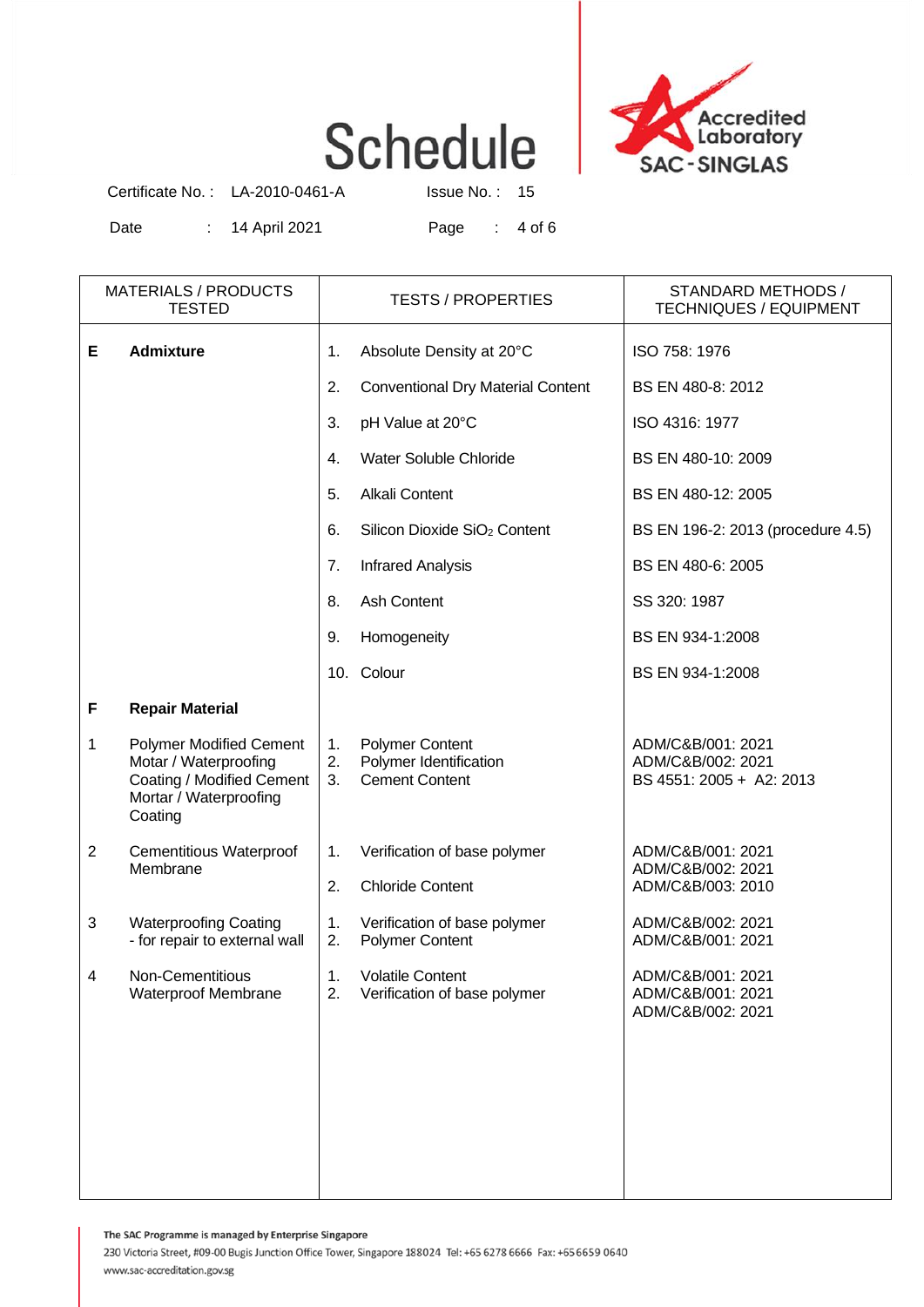

Certificate No. : LA-2010-0461-A Issue No. : 15

Date : 14 April 2021 Page : 5 of 6

|        | <b>MATERIALS / PRODUCTS</b><br><b>TESTED</b>                                                                                                | <b>TESTS / PROPERTIES</b> |                                                                                                                                            | STANDARD METHODS /<br><b>TECHNIQUES / EQUIPMENT</b>                             |  |
|--------|---------------------------------------------------------------------------------------------------------------------------------------------|---------------------------|--------------------------------------------------------------------------------------------------------------------------------------------|---------------------------------------------------------------------------------|--|
| G      | <b>Building Material</b>                                                                                                                    |                           |                                                                                                                                            |                                                                                 |  |
| 1<br>2 | Prepacked Mortar<br>Prepacked Skim Coat                                                                                                     | 1.<br>2.                  | <b>Polymer Content</b><br><b>Product Identification Analysis</b>                                                                           | ) ADM/C&B/001: 2021<br>) ADM/C&B/002: 2021                                      |  |
| 3      | Prepacked Waterproof<br>Screed                                                                                                              | 1.                        | <b>Product Identification Analysis</b>                                                                                                     | ) ADM/C&B/002: 2021                                                             |  |
| 4      | <b>Tile Grout</b>                                                                                                                           | 1.                        | <b>Polymer Content</b>                                                                                                                     | ) ADM/C&B/001: 2021                                                             |  |
| 5      | Acrylic Polymer<br><b>Cementitious Coating</b>                                                                                              | 1.                        | Identification of Polymer                                                                                                                  | ADM/C&B/002: 2021                                                               |  |
| н      | <b>Paint and Coating</b>                                                                                                                    | 1.                        | Density                                                                                                                                    | SS 5: Part B7: 2013(2018)+A1:2018<br>ASTM D1475-13 (2020)                       |  |
|        |                                                                                                                                             | 2.                        | Non-Volatile Matter                                                                                                                        | SS 5: Part B2: 2013 (2018),<br>ISO 3251:2019, IDT<br><b>ASTM D2369-20</b>       |  |
|        |                                                                                                                                             | 3.                        | <b>Paint Dilution Test</b>                                                                                                                 | ADM/C&B/004:2020                                                                |  |
|        |                                                                                                                                             | 4.                        | Volatile Organic Compounds                                                                                                                 | ISO 11890-2: 2013<br>ISO 11890-1: 2007                                          |  |
|        |                                                                                                                                             | 5.                        | Water Content by Karl Fisher                                                                                                               | ADM/C&B/009: 2019                                                               |  |
| ı      | <b>Metals and Metal</b><br><b>Products</b>                                                                                                  | 1.<br>2.                  | Determination of Metal<br><b>Composition by Optical Emission</b><br>Spectroscopy<br>Carbon and Low Alloy Steels<br><b>Stainless Steels</b> | <b>ASTM E415 - 17</b><br>ASTM A751: 2020<br>ASTM E1086: 2014<br>ASTM A751: 2020 |  |
| J      | <b>Food, Chinese</b><br><b>Proprietary Medicine</b><br>(CPM), Traditional<br><b>Chinese Medicine</b><br>(TCM), Health<br><b>Supplements</b> | 1.                        | Arsenic, Cadmium, Copper,<br>Lead, Mercury                                                                                                 | ADM/C&B/007:2021                                                                |  |